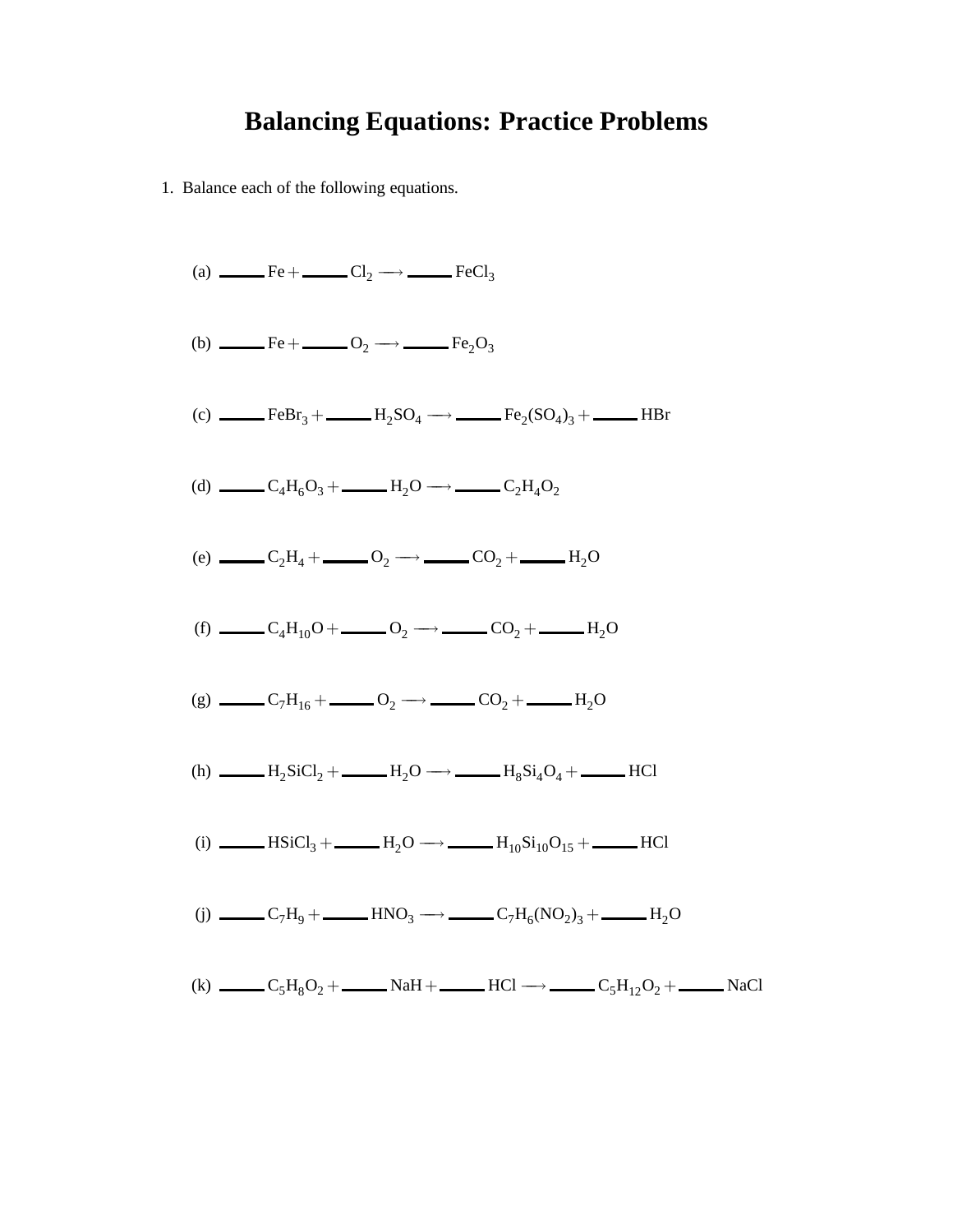### **Balancing Equations: Answers to Practice Problems**

1. Balanced equations. (Coefficients equal to one (1) do *not* need to be shown in your answers).

(a) 
$$
2 \text{Fe} + 3 \text{Cl}_2 \longrightarrow 2 \text{FeCl}_3
$$

(b) 
$$
4 \text{Fe} + 3 \text{O}_2 \longrightarrow 2 \text{Fe}_2\text{O}_3
$$

- (c)  $2 \text{FeBr}_3 + 3 \text{H}_2 \text{SO}_4 \longrightarrow 1 \text{Fe}_2(\text{SO}_4)_3 + 6 \text{HBr}$
- (d)  $1 \text{ C}_4\text{H}_6\text{O}_3 + 1 \text{H}_2\text{O} \longrightarrow 2 \text{ C}_2\text{H}_4\text{O}_2$
- (e)  $1 \text{ C}_2\text{H}_4 + 3 \text{ O}_2 \longrightarrow 2 \text{ CO}_2 + 2 \text{ H}_2\text{O}$
- (f)  $1 \text{ C}_4\text{H}_{10}\text{O} + 6 \text{O}_2 \longrightarrow 4 \text{ CO}_2 + 5 \text{H}_2\text{O}$
- (g)  $1 \text{ C}_7\text{H}_{16} + 11 \text{ O}_2 \longrightarrow 7 \text{ CO}_2 + 8 \text{ H}_2\text{O}$
- (h)  $4 H_2$ SiCl<sub>2</sub> +  $4 H_2$ O  $\longrightarrow 1 H_8$ Si<sub>4</sub>O<sub>4</sub> + 8 HCl
- (i)  $10$  HSiCl<sub>3</sub> + 15 H<sub>2</sub>O → 1 H<sub>10</sub>Si<sub>10</sub>O<sub>15</sub> + 30 HCl
- (j)  $1 \text{ C}_7\text{H}_9 + 3 \text{ HNO}_3 \longrightarrow 1 \text{ C}_7\text{H}_6(\text{NO}_2)_3 + 3 \text{ H}_2\text{O}$
- (k)  $1 \text{ C}_5\text{H}_8\text{O}_2 + 2 \text{ NaH} + 2 \text{ HCl} \longrightarrow 1 \text{ C}_5\text{H}_{12}\text{O}_2 + 2 \text{ NaCl}$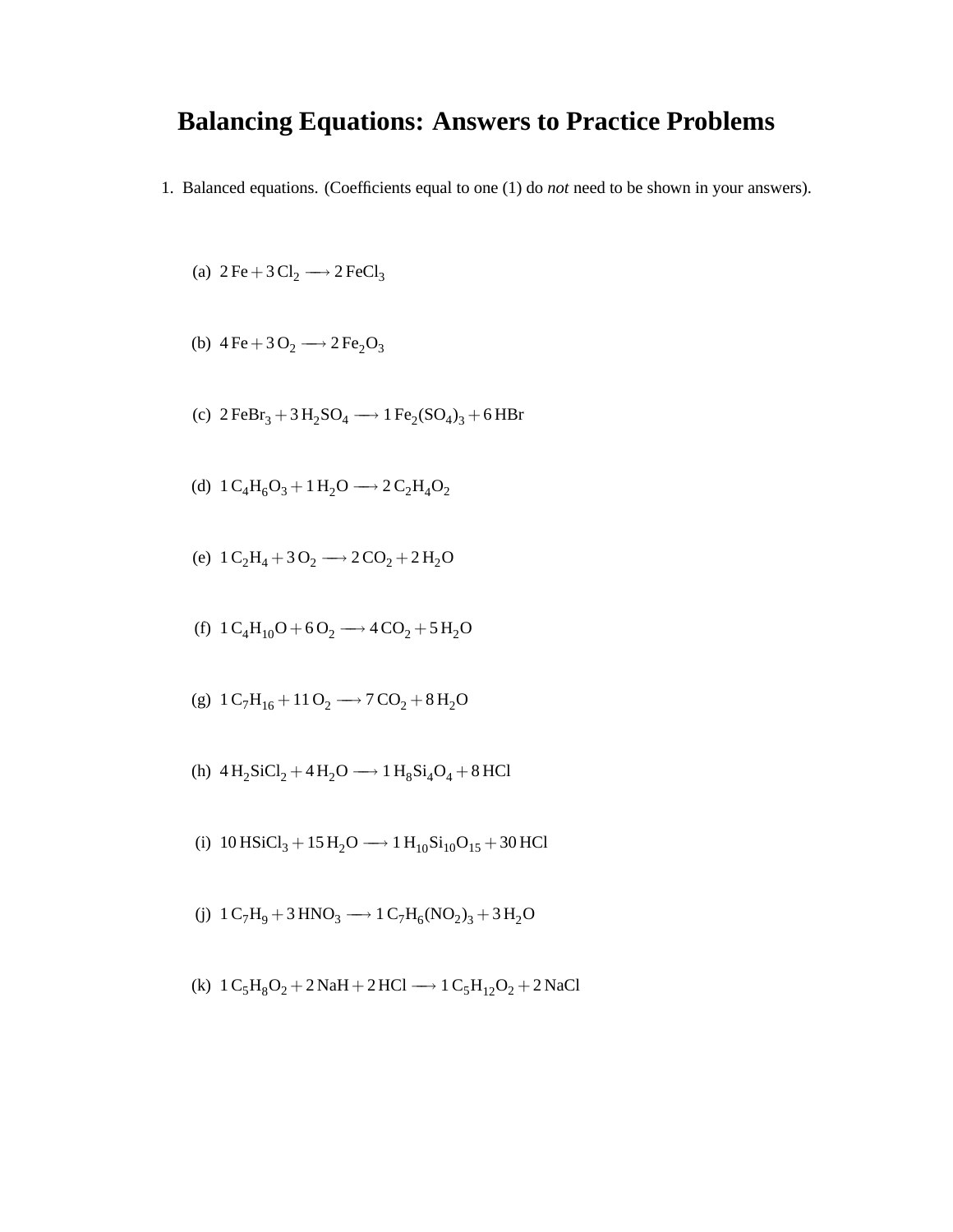|  |  |  | 1. _____ Fe + ____ H <sub>2</sub> SO <sub>4</sub> $\longrightarrow$ ___ Fe <sub>2</sub> (SO <sub>4</sub> ) <sub>3</sub> + ___ H <sub>2</sub>                                                                                   |  |
|--|--|--|--------------------------------------------------------------------------------------------------------------------------------------------------------------------------------------------------------------------------------|--|
|  |  |  | 2. ______ $C_2H_6$ + _____ $O_2$ $\longrightarrow$ ____ $H_2O$ + ____ $CO_2$                                                                                                                                                   |  |
|  |  |  | 3. ________ KOH + ______ H <sub>3</sub> PO <sub>4</sub> $\longrightarrow$ ______ K <sub>3</sub> PO <sub>4</sub> + _____ H <sub>2</sub> O                                                                                       |  |
|  |  |  | 4. $\frac{1}{\sqrt{1-\frac{1}{2}}}$ SnO <sub>2</sub> + $\frac{1}{\sqrt{1-\frac{1}{2}}}$ H <sub>2</sub> $\rightarrow$ $\frac{1}{\sqrt{1-\frac{1}{2}}}$ Sn + $\frac{1}{\sqrt{1-\frac{1}{2}}}$ H <sub>2</sub> O                   |  |
|  |  |  | 5. ______ NH <sub>3</sub> + ____ O <sub>2</sub> $\longrightarrow$ ____ NO + ____ H <sub>2</sub> O                                                                                                                              |  |
|  |  |  | 6. ______ KNO <sub>3</sub> + ____ H <sub>2</sub> CO <sub>3</sub> $\longrightarrow$ ____ K <sub>2</sub> CO <sub>3</sub> + ____ HNO <sub>3</sub>                                                                                 |  |
|  |  |  | 7. ______ $B_2Br_6$ + _____ $HNO_3$ $\longrightarrow$ _____ $B(NO_3)_3$ + _____ $HBr$                                                                                                                                          |  |
|  |  |  | 8. _____ BF <sub>3</sub> + ____ Li <sub>2</sub> SO <sub>3</sub> $\longrightarrow$ ____ B <sub>2</sub> (SO <sub>3</sub> ) <sub>3</sub> + ____ LiF                                                                               |  |
|  |  |  | 9. $\underline{\hspace{1cm}}$ (NH <sub>4</sub> ) <sub>3</sub> PO <sub>4</sub> + <u>D</u> Pb(NO <sub>3</sub> ) <sub>4</sub> $\longrightarrow$ Db <sub>3</sub> (PO <sub>4</sub> ) <sub>4</sub> + DH <sub>4</sub> NO <sub>3</sub> |  |
|  |  |  | 10. SeCl <sub>6</sub> + 0 <sub>2</sub> $\rightarrow$ 0 <sub>2</sub> $\rightarrow$ 0 <sub>2</sub> + 0 <sub>2</sub> Cl <sub>2</sub>                                                                                              |  |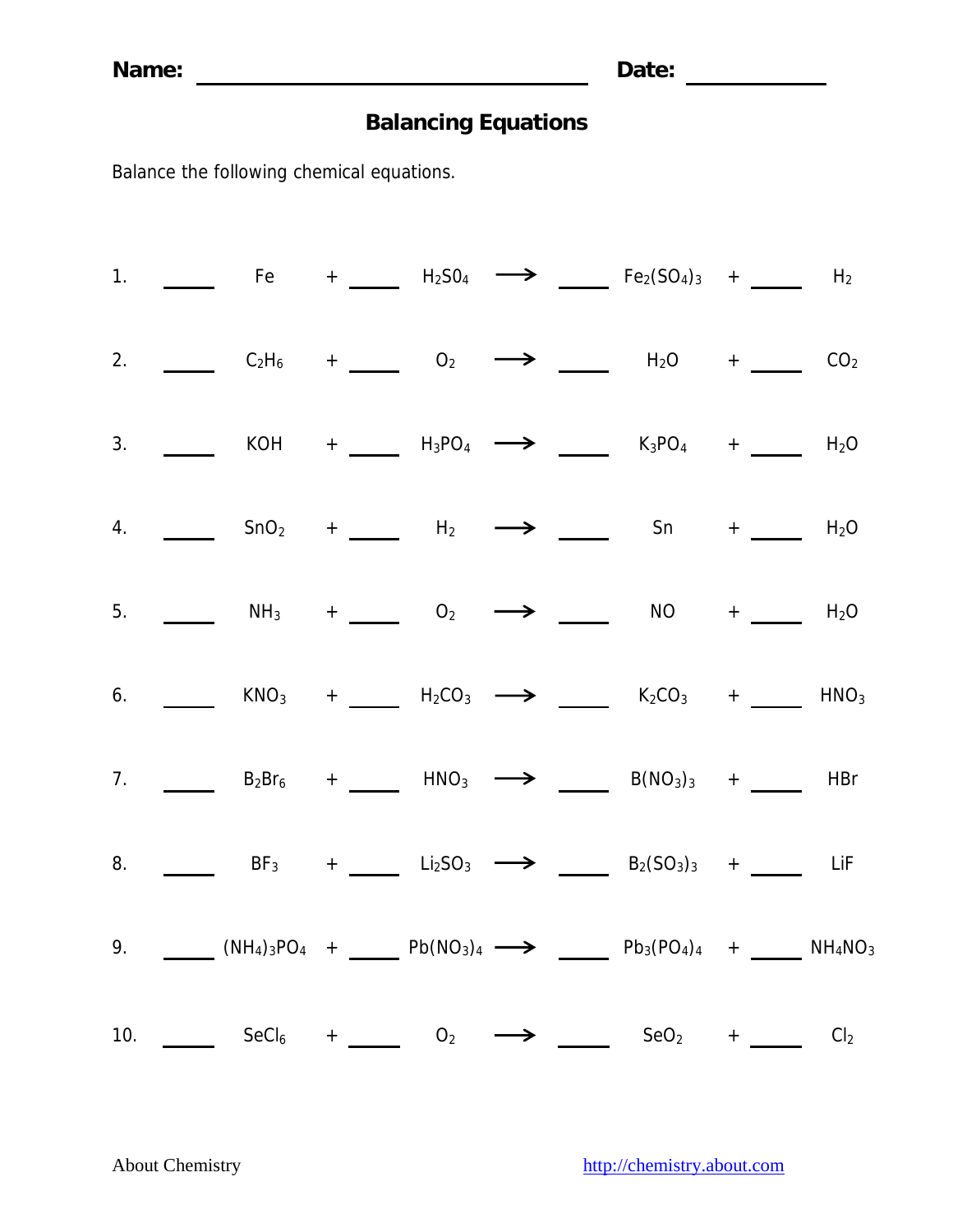|  | 1. _____ CH <sub>4</sub> + ____ O <sub>2</sub> $\longrightarrow$ ___ CO <sub>2</sub> + ___ H <sub>2</sub> O                                                              |  |  |  |                                                                                                                                               |
|--|--------------------------------------------------------------------------------------------------------------------------------------------------------------------------|--|--|--|-----------------------------------------------------------------------------------------------------------------------------------------------|
|  | 2. $\frac{1}{\sqrt{2}}$ Na <sup>+</sup> + Cl <sup>-</sup> $\rightarrow$ MaCl                                                                                             |  |  |  |                                                                                                                                               |
|  | 3. $\qquad \qquad$ Al $+$ $\qquad \qquad$ O <sub>2</sub> $\longrightarrow$ $\qquad \qquad$ Al <sub>2</sub> O <sub>3</sub>                                                |  |  |  |                                                                                                                                               |
|  |                                                                                                                                                                          |  |  |  |                                                                                                                                               |
|  | 5. ______ CO(g) + _____ H <sub>2</sub> (g) $\longrightarrow$ ____ C <sub>8</sub> H <sub>18</sub> (l) + ____ H <sub>2</sub> O                                             |  |  |  |                                                                                                                                               |
|  | 6. _____ FeO <sub>3</sub> (s) + _____ CO(g) $\longrightarrow$ _____ Fe(l) + ____ CO <sub>2</sub> (g)                                                                     |  |  |  |                                                                                                                                               |
|  | 7. $\_\_\_\_$ H <sub>2</sub> SO <sub>4</sub> + $\_\_\_$ Pb(OH) <sub>4</sub> $\longrightarrow$ $\_\_\_\_$ Pb(SO <sub>4</sub> ) <sub>2</sub> + $\_\_\_\_$ H <sub>2</sub> O |  |  |  |                                                                                                                                               |
|  | 8. $\qquad \qquad$ Al + HCl $\longrightarrow$ $\qquad$ AlCl <sub>3</sub> + $\qquad$ H <sub>2</sub>                                                                       |  |  |  |                                                                                                                                               |
|  |                                                                                                                                                                          |  |  |  | 9. $Ca_3(PO_4)_2 + \underline{\hspace{1cm}} H_2SO_4 \longrightarrow \underline{\hspace{1cm}} CasO_4 + \underline{\hspace{1cm}} Ca(H_2PO_4)_2$ |
|  | 10. $\_\_\_$ H <sub>3</sub> PO <sub>4</sub> + $\_\_\_$ HCl $\longrightarrow$ $\_\_\_$ PCl <sub>5</sub> + $\_\_\_$ H <sub>2</sub> O                                       |  |  |  |                                                                                                                                               |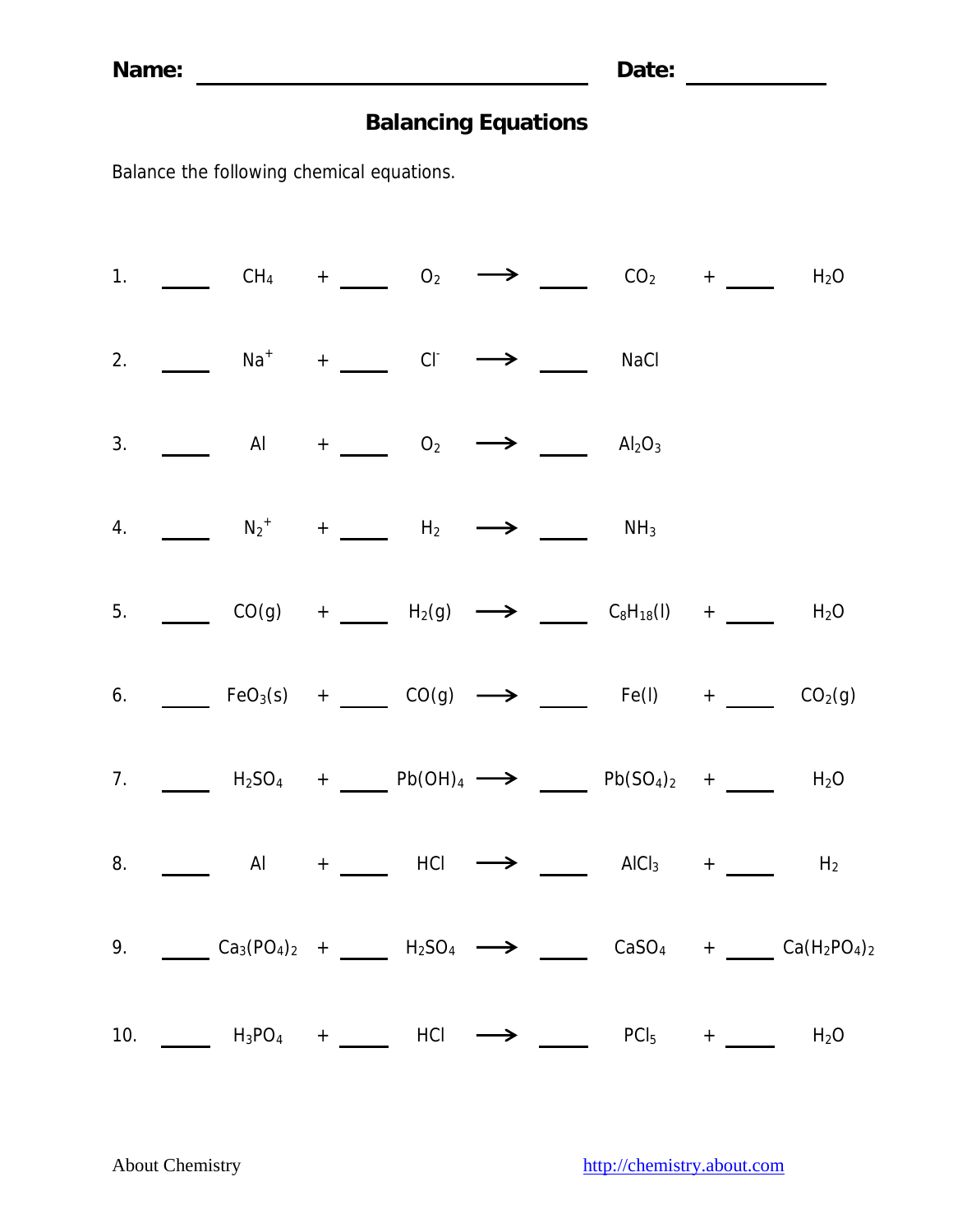**Name: Date:** 

# **Balancing Equations**

|    |  | 1. _______ SiCl <sub>4</sub> (l) + _____ H <sub>2</sub> O(l) $\longrightarrow$ _____ SiO <sub>2</sub> (s) + ____ HCl(aq)                                                                         |  |  |  |
|----|--|--------------------------------------------------------------------------------------------------------------------------------------------------------------------------------------------------|--|--|--|
| 2. |  |                                                                                                                                                                                                  |  |  |  |
|    |  | 3. _______ Au <sub>2</sub> S <sub>3</sub> + _____ H <sub>2</sub> $\longrightarrow$ _____ Au + ____ H <sub>2</sub> S                                                                              |  |  |  |
|    |  | 4. $\frac{1}{205}$ V <sub>2</sub> O <sub>5</sub> + $\frac{1}{205}$ HCl $\rightarrow \frac{1}{20}$ VOCl <sub>3</sub> + $\frac{1}{20}$ H <sub>2</sub> O                                            |  |  |  |
|    |  | 5. $\frac{1}{2}$ Hg(OH) <sub>2</sub> + $\frac{1}{2}$ H <sub>3</sub> PO <sub>4</sub> $\rightarrow$ $\frac{1}{2}$ Hg <sub>3</sub> (PO <sub>4</sub> ) <sub>2</sub> + $\frac{1}{2}$ H <sub>2</sub> O |  |  |  |
|    |  | 6. _______ SiO <sub>2</sub> + _____ HF $\longrightarrow$ _____ SiF <sub>4</sub> + ____ H <sub>2</sub> O                                                                                          |  |  |  |
|    |  | 7. _______ Zn + _____ HCl $\longrightarrow$ _____ ZnCl <sub>2</sub> + _____ H <sub>2</sub>                                                                                                       |  |  |  |
|    |  | 8. Let $\overline{C_1}$ HClO <sub>4</sub> + <u>Let <math>P_4O_{10}</math> <math>\longrightarrow</math> H<sub>3</sub>PO<sub>4</sub> + Cl<sub>2</sub>O<sub>7</sub></u>                             |  |  |  |
|    |  | 9. ______ $N_2(g)$ + _____ $O_2(g)$ + _____ $H_2O$ $\longrightarrow$ ____ $HNO_3(aq)$                                                                                                            |  |  |  |
|    |  | 10. NH <sub>4</sub> NO <sub>3</sub> $\longrightarrow$ N <sub>2</sub> + O <sub>2</sub> + N <sub>2</sub> H <sub>2</sub> O                                                                          |  |  |  |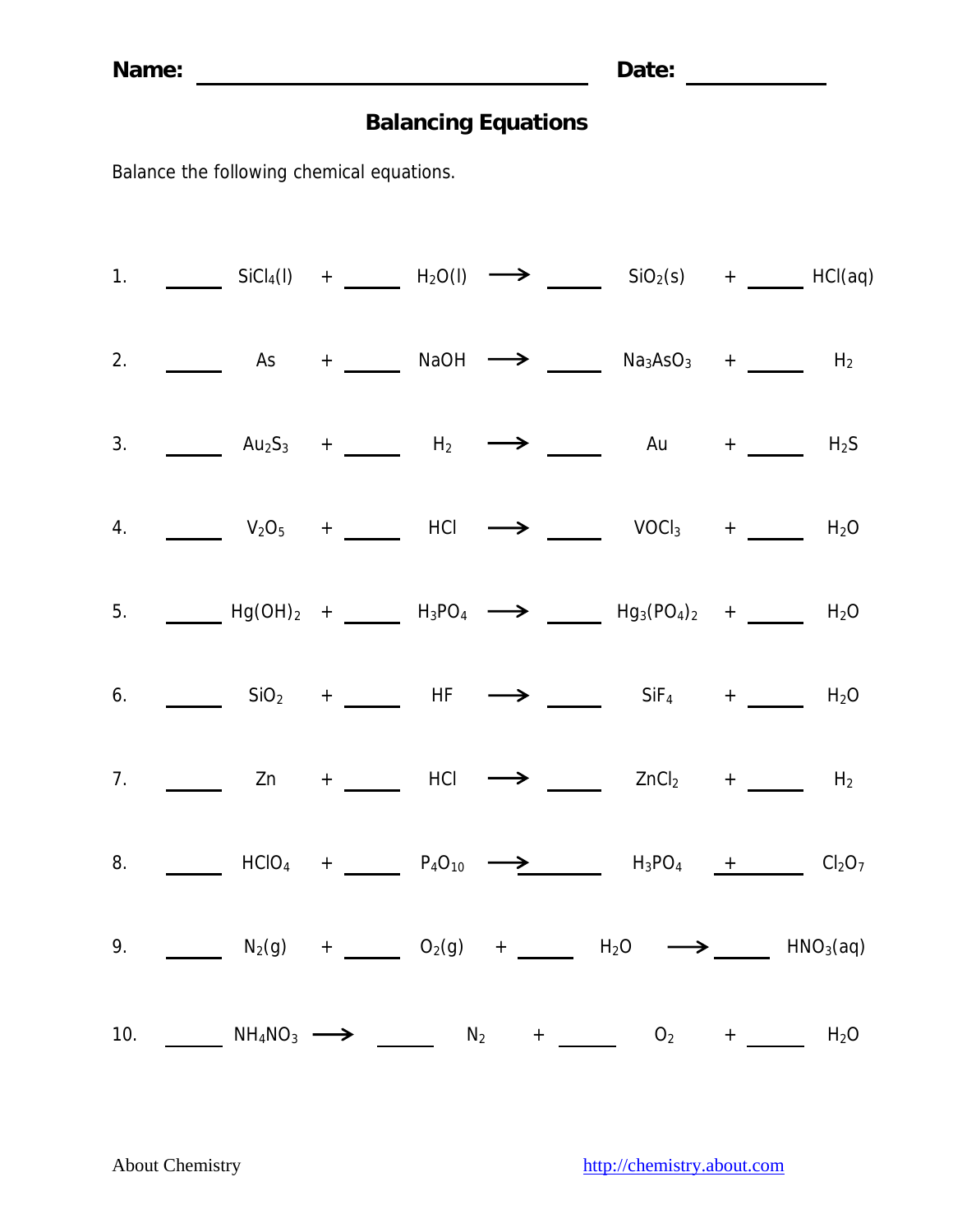|     |  |                                                                        |  | 1. $\_\_\_\_$ AgI + $\_\_\_$ Na <sub>2</sub> S $\longrightarrow$ $\_\_\_\_$ Ag <sub>2</sub> S + $\_\_\_$ NaI                                                                                                                                                               |  |
|-----|--|------------------------------------------------------------------------|--|----------------------------------------------------------------------------------------------------------------------------------------------------------------------------------------------------------------------------------------------------------------------------|--|
|     |  |                                                                        |  | 2. _______ Na <sub>3</sub> PO <sub>4</sub> + _____ HCl $\longrightarrow$ _____ NaCl + _____ H <sub>3</sub> PO <sub>4</sub>                                                                                                                                                 |  |
| 3.  |  |                                                                        |  | <b>Ba</b> <sub>3</sub> N <sub>2</sub> + _____ H <sub>2</sub> O $\longrightarrow$ ____ Ba(OH) <sub>2</sub> + ____ NH <sub>3</sub>                                                                                                                                           |  |
| 4.  |  |                                                                        |  | $\frac{1}{\sqrt{1-\frac{1}{2}}}\$ TiCl <sub>4</sub> + $\frac{1}{\sqrt{1-\frac{1}{2}}}\$ H <sub>2</sub> O $\rightarrow$ $\frac{1}{\sqrt{1-\frac{1}{2}}}\$ TiO <sub>2</sub> + $\frac{1}{\sqrt{1-\frac{1}{2}}}\$ HCl                                                          |  |
|     |  |                                                                        |  | 5. $\frac{CaCl_2}{2}$ + $\frac{Na_3PO_4}{2}$ + $\frac{Ca_3(PO_4)_2}{2}$ + $\frac{Ca_3(PO_4)_2}{2}$ + $\frac{Ca_3(PO_4)_2}{2}$ NaCl                                                                                                                                         |  |
|     |  |                                                                        |  | 6. $\_\_\_\_\_\$ NaBr + $\_\_\_\_$ Cl <sub>2</sub> $\longrightarrow$ $\_\_\_\_\_\_$ NaCl + $\_\_\_\_\_$ Br <sub>2</sub>                                                                                                                                                    |  |
|     |  |                                                                        |  | 7. Mg(OH) <sub>2</sub> + HCl $\longrightarrow$ MgCl <sub>2</sub> + H <sub>2</sub> O                                                                                                                                                                                        |  |
| 8.  |  | $\overline{\phantom{a}}$ FeS + $\overline{\phantom{a}}$ O <sub>2</sub> |  | $\longrightarrow$ $\qquad$ Fe <sub>2</sub> O <sub>3</sub> + $\qquad$ SO <sub>2</sub>                                                                                                                                                                                       |  |
| 9.  |  |                                                                        |  | $\frac{1}{\sqrt{1-\frac{1}{2}}}\quad \text{PCl}_5 \quad + \quad \frac{1}{\sqrt{1-\frac{1}{2}}}\quad \text{H}_2\text{O} \quad \longrightarrow \quad \frac{1}{\sqrt{1-\frac{1}{2}}}\quad \text{H}_3\text{PO}_4 \quad + \quad \frac{1}{\sqrt{1-\frac{1}{2}}}\quad \text{HCl}$ |  |
| 10. |  |                                                                        |  | $C_2H_6O +$ $O_2$ $\longrightarrow$ $CO_2$ $+$ $\_\_$ $H_2O$                                                                                                                                                                                                               |  |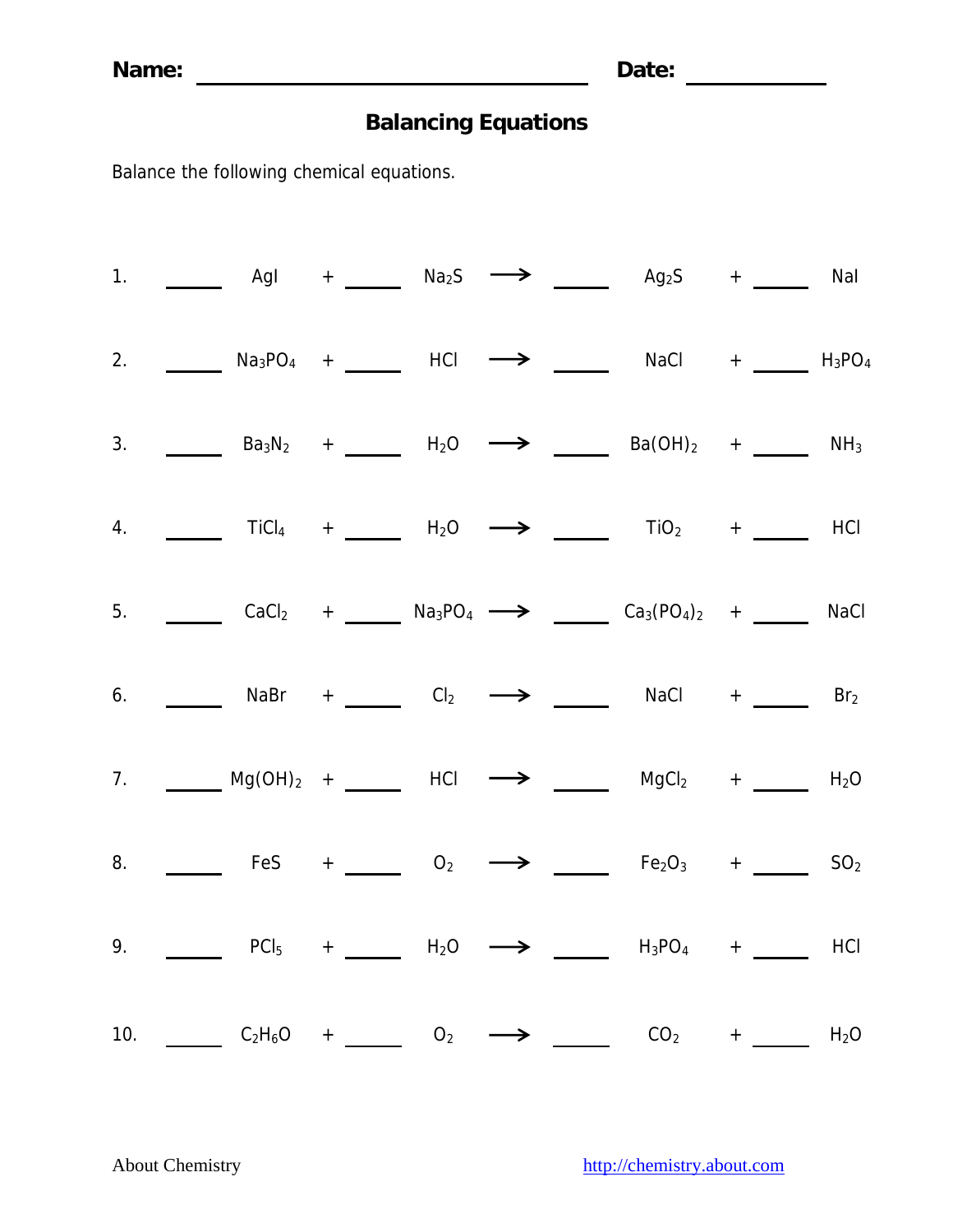|  |  |  |  | 1. $2$ Fe + $3$ H <sub>2</sub> SO <sub>4</sub> $\longrightarrow$ 1 Fe <sub>2</sub> (SO <sub>4</sub> ) <sub>3</sub> + $3$ H <sub>2</sub>                                                                                                                 |  |  |
|--|--|--|--|---------------------------------------------------------------------------------------------------------------------------------------------------------------------------------------------------------------------------------------------------------|--|--|
|  |  |  |  | 2. $2 \tC_2H_6 + 7 \tO_2 \longrightarrow 6 H_2O + 4 \tCO_2$                                                                                                                                                                                             |  |  |
|  |  |  |  | 3. $\frac{3}{2}$ KOH + 1 H <sub>3</sub> PO <sub>4</sub> $\longrightarrow$ 1 K <sub>3</sub> PO <sub>4</sub> + 3 H <sub>2</sub> O                                                                                                                         |  |  |
|  |  |  |  | 4. $\frac{1}{2}$ SnO <sub>2</sub> + <u>2</u> H <sub>2</sub> $\rightarrow$ 1 Sn + 2 H <sub>2</sub> O                                                                                                                                                     |  |  |
|  |  |  |  | 5. $\frac{4}{5}$ NH <sub>3</sub> + $\frac{5}{5}$ O <sub>2</sub> $\longrightarrow$ $\frac{4}{5}$ NO + <u>6</u> H <sub>2</sub> O                                                                                                                          |  |  |
|  |  |  |  | 6. $2$ KNO <sub>3</sub> + 1 H <sub>2</sub> CO <sub>3</sub> $\longrightarrow$ 1 K <sub>2</sub> CO <sub>3</sub> + 2 HNO <sub>3</sub>                                                                                                                      |  |  |
|  |  |  |  | 7. 1 $B_2Br_6$ + 6 $HNO_3$ $\longrightarrow$ 2 $B(NO_3)_3$ + 6 HBr                                                                                                                                                                                      |  |  |
|  |  |  |  | 8. $2$ BF <sub>3</sub> + 3 Li <sub>2</sub> SO <sub>3</sub> $\longrightarrow$ 1 B <sub>2</sub> (SO <sub>3</sub> ) <sub>3</sub> + 6 LiF                                                                                                                   |  |  |
|  |  |  |  | 9. $\frac{4}{12}$ (NH <sub>4</sub> ) <sub>3</sub> PO <sub>4</sub> + $\frac{3}{12}$ Pb(NO <sub>3</sub> ) <sub>4</sub> $\longrightarrow$ $\frac{1}{12}$ Pb <sub>3</sub> (PO <sub>4</sub> ) <sub>4</sub> + $\frac{12}{12}$ NH <sub>4</sub> NO <sub>3</sub> |  |  |
|  |  |  |  | 10. 1 SeCl <sub>6</sub> + 1 O <sub>2</sub> $\longrightarrow$ 1 SeO <sub>2</sub> + 3 Cl <sub>2</sub>                                                                                                                                                     |  |  |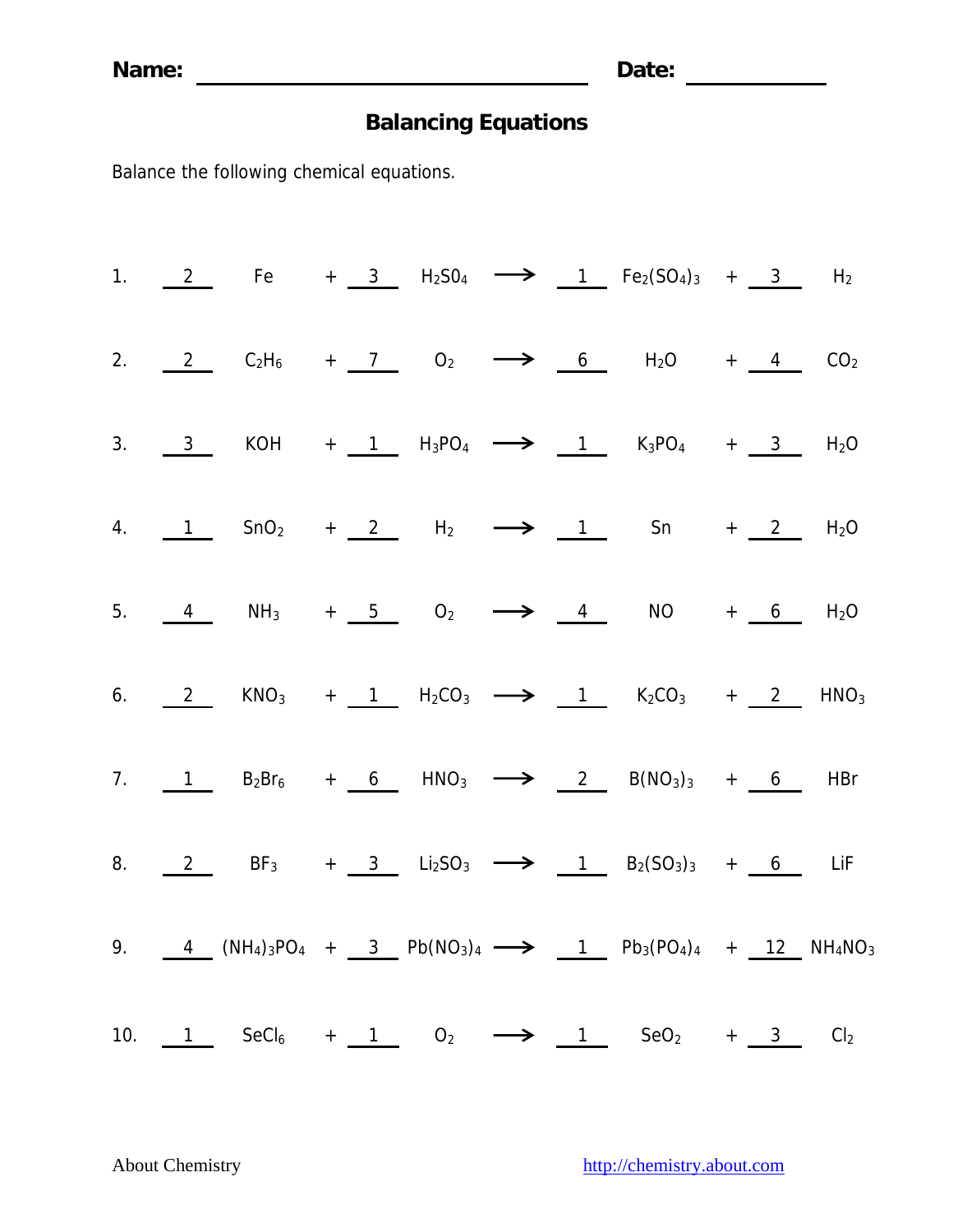|  |                                                                                                                      |  |  |  | 1. 1 CH <sub>4</sub> + 2 O <sub>2</sub> $\longrightarrow$ 1 CO <sub>2</sub> + 2 H <sub>2</sub> O |
|--|----------------------------------------------------------------------------------------------------------------------|--|--|--|--------------------------------------------------------------------------------------------------|
|  | 2. $2$ Na <sup>+</sup> + 2 Cl <sup>-</sup> $\rightarrow$ 1 NaCl                                                      |  |  |  |                                                                                                  |
|  | 3. $\frac{4}{10}$ Al + $\frac{3}{10}$ O <sub>2</sub> $\longrightarrow$ $\frac{2}{10}$ Al <sub>2</sub> O <sub>3</sub> |  |  |  |                                                                                                  |
|  | 4. $1 N_2^+$ + 3 H <sub>2</sub> $\longrightarrow$ 2 NH <sub>3</sub>                                                  |  |  |  |                                                                                                  |
|  | 5. 8 CO(g) + 17 H <sub>2</sub> (g) $\longrightarrow$ 1 C <sub>8</sub> H <sub>18</sub> (l) + 8 H <sub>2</sub> O       |  |  |  |                                                                                                  |
|  | 6. 1 FeO <sub>3</sub> (s) + 3 CO(g) $\longrightarrow$ 1 Fe(l) + 3 CO <sub>2</sub> (g)                                |  |  |  |                                                                                                  |
|  | 7. $2 \tH_2SO_4 + 1 \tPb(OH)_4 \longrightarrow 1 \tPb(SO_4)_2 + 4 \tH_2O$                                            |  |  |  |                                                                                                  |
|  | 8. $2$ Al + 6 HCl $\longrightarrow$ 2 AlCl <sub>3</sub> + 3 H <sub>2</sub>                                           |  |  |  |                                                                                                  |
|  |                                                                                                                      |  |  |  | 9. 1 $Ca_3(PO_4)_2$ + 2 $H_2SO_4$ $\longrightarrow$ 2 $CaSO_4$ + 1 $Ca(H_2PO_4)_2$               |
|  | 10. 1 $H_3PO_4$ + 5 HCl $\longrightarrow$ 1 PCl <sub>5</sub> + 4 H <sub>2</sub> O                                    |  |  |  |                                                                                                  |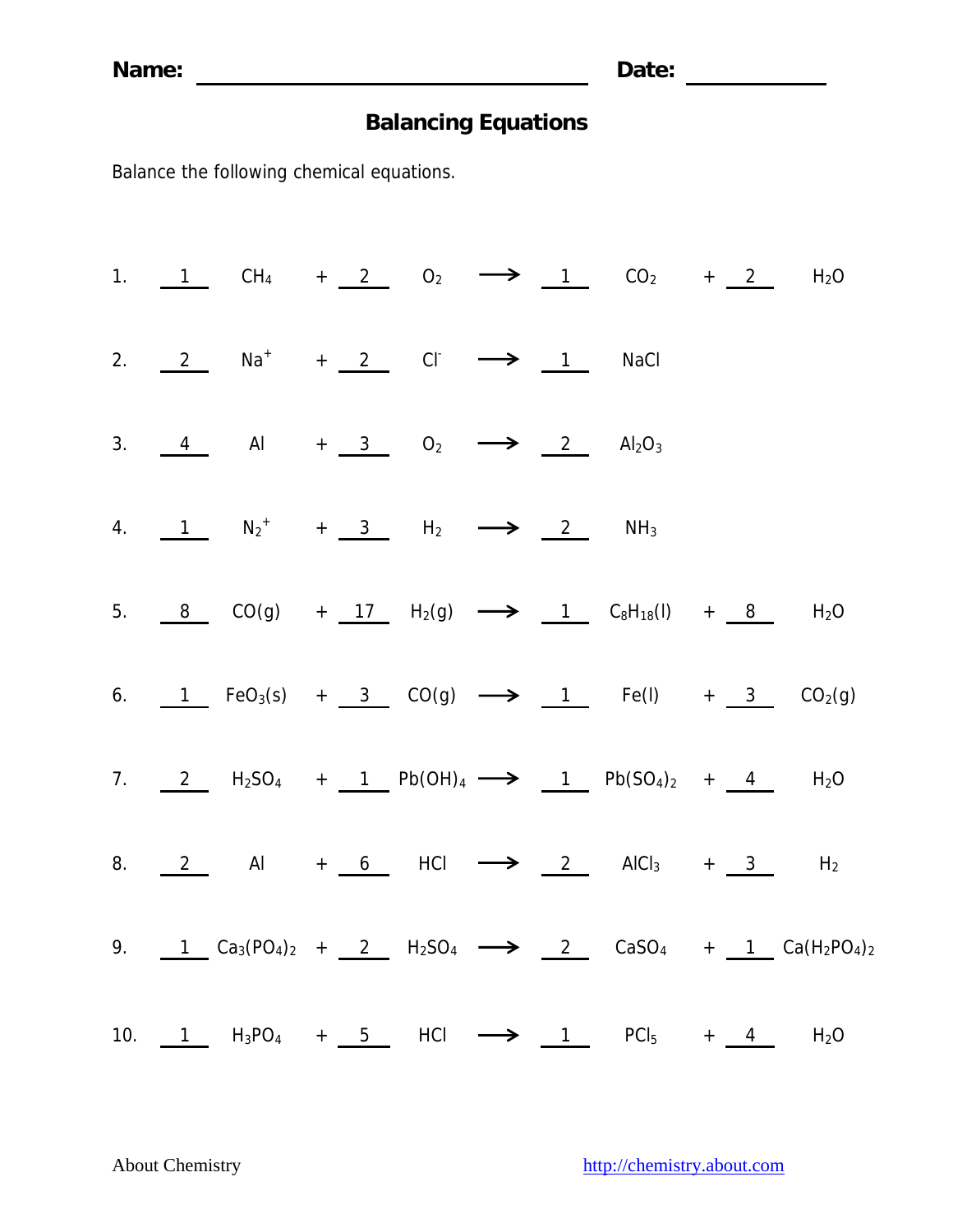**Name: Date:** 

# **Balancing Equations**

|  |  |  |  | 1. 1 SiCl <sub>4</sub> (l) + 2 H <sub>2</sub> O(l) $\longrightarrow$ 1 SiO <sub>2</sub> (s) + 4 HCl(aq)                                                               |  |  |
|--|--|--|--|-----------------------------------------------------------------------------------------------------------------------------------------------------------------------|--|--|
|  |  |  |  | 2. $2$ As + 6 NaOH $\rightarrow$ 2 Na <sub>3</sub> AsO <sub>3</sub> + 3 H <sub>2</sub>                                                                                |  |  |
|  |  |  |  | 3. 1 $Au_2S_3$ + 3 $H_2$ $\longrightarrow$ 2 Au + 3 $H_2S_3$                                                                                                          |  |  |
|  |  |  |  | 4. 1 $V_2O_5$ + 6 HCl $\longrightarrow$ 2 VOCl <sub>3</sub> + 3 H <sub>2</sub> O                                                                                      |  |  |
|  |  |  |  | 5. $\frac{3}{2}$ Hg(OH) <sub>2</sub> + 2 H <sub>3</sub> PO <sub>4</sub> $\longrightarrow$ 1 Hg <sub>3</sub> (PO <sub>4</sub> ) <sub>2</sub> + 6 H <sub>2</sub> O      |  |  |
|  |  |  |  | 6. 1 $\sin 92 + 4$ HF $\rightarrow 1$ $\sin 64 + 2$ H <sub>2</sub> O                                                                                                  |  |  |
|  |  |  |  | 7. $1$ Zn + 2 HCl $\longrightarrow$ 1 ZnCl <sub>2</sub> + 1 H <sub>2</sub>                                                                                            |  |  |
|  |  |  |  | 8. $\frac{12}{12}$ HClO <sub>4</sub> + $\frac{1}{1}$ P <sub>4</sub> O <sub>10</sub> $\rightarrow$ 4 H <sub>3</sub> PO <sub>4</sub> + 6 Cl <sub>2</sub> O <sub>7</sub> |  |  |
|  |  |  |  | 9. $2 N_2(g) + 5 O_2(g) + 2 N_2O \rightarrow 4 N_0(g)$                                                                                                                |  |  |
|  |  |  |  | 10. $2$ NH <sub>4</sub> NO <sub>3</sub> $\longrightarrow$ 2 N <sub>2</sub> + <u>1</u> O <sub>2</sub> + <u>4</u> H <sub>2</sub> O                                      |  |  |